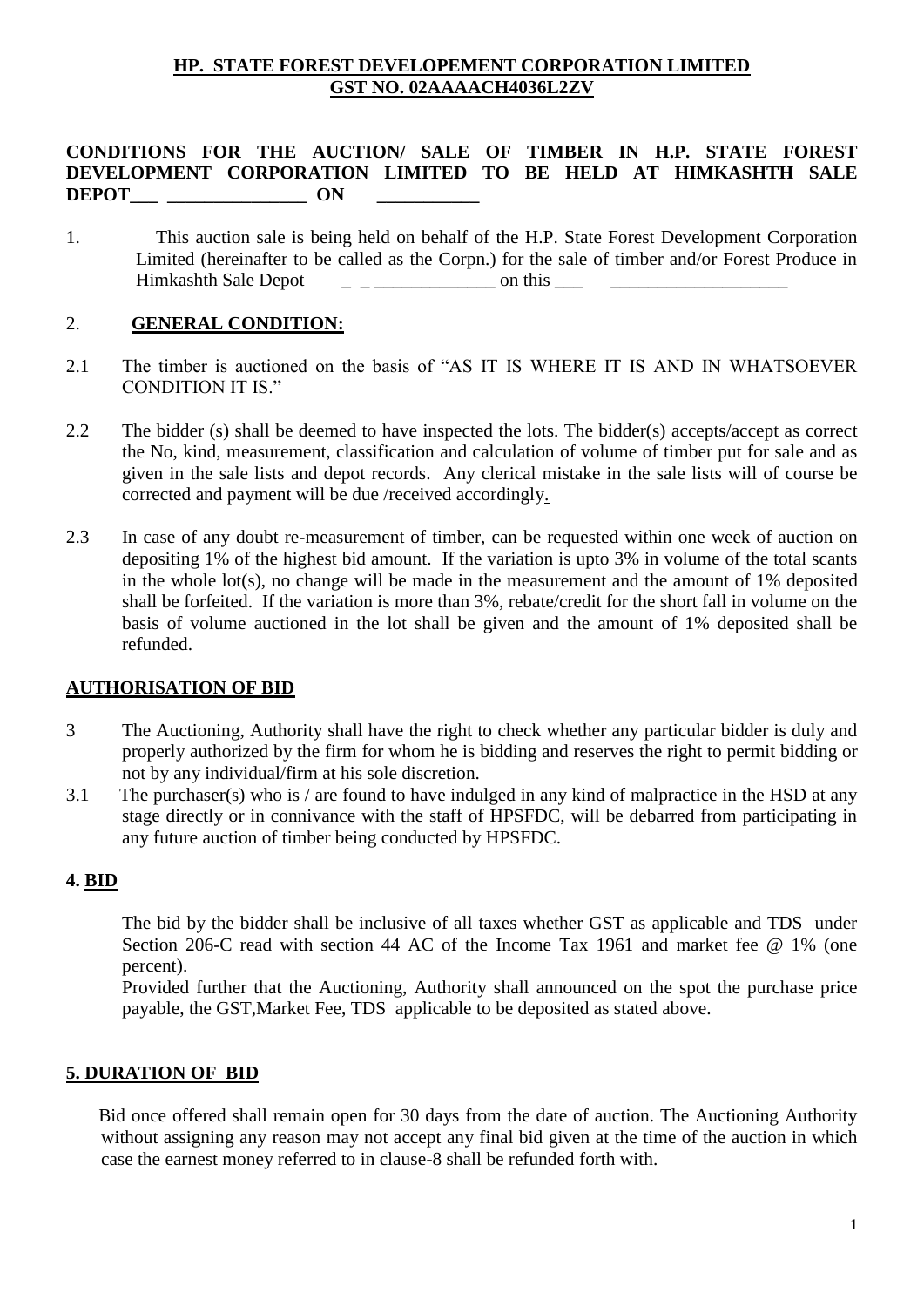**6. The Auctioning Authority reserves the right to withdraw, combine or split any lots specified in the sale list.**

# **7. ELIGIBILITY DEPOSIT:**

7.1 The intending bidder(s) is / are required to deposit a sum of Rs. 10000 or more at the discretion of the Auctioning Authority to become eligible for bidding in the auction sale. Those who do not deposit this amount cannot participate in the auction sale.

"A" Every bidders must have PAN. Its proof be produced. A photocopy of PAN is submitted to Divisional Manger, Himkashth Sale Depot before bidding. Those who do not supply this cannot participate in the auction.

"B" The bidder should be registered with the Excise Department in H.P. and use their own TIN instead of relying on the Corporation TIN while sending timber outside Himachal.

# **MODE OF PAYMENT:**

7.2 The eligibility deposit may be paid through RTGS/NEFT and by demand draft in favour of the corporation.

# **ADJUSTMENT**

7.3. The eligibility amount may be adjusted against the purchase price in case of successful bidder, at his request.

# **REFUND**

7.4 The eligibility deposit shall be refunded to such bidder(s) who are not liable to deposit any earnest money.

# **FORFEITURE**

7.5 If the highest bidder does not deposit earnest money at the fall of hammer or within such extended period as the case may be, eligibility deposit shall stand forfeited to the H.P. State Forest Development Corporation Ltd.

# **8. EARNEST MONEY DEPOSIT.**

- 8.1 The earnest money deposit payable by the highest bidder(s) shall be 8.5% for common timber and 20% for committee timber and (K to Q) timber of the total gross purchase price. The auctioning Authority may, however raise the earnest money during the auction at his discretion.
- 8.2 In respect of "C" Class timber and resale lots, 30% of the total sale amount will be realized as earnest money.

### **TIME OF PAYMENT OF EMD**

8.3 At the fall of the hammer, the highest bidder(s) shall deposit the earnest money in cash or by bank drafts. Pay order/Banker Cheques of local station (where HPSFDC or his/their eligibility deposit adjusted against the earnest money due from him/them, shall not bid for any other lot(s) unless he/they has/have made a fresh eligibility deposit.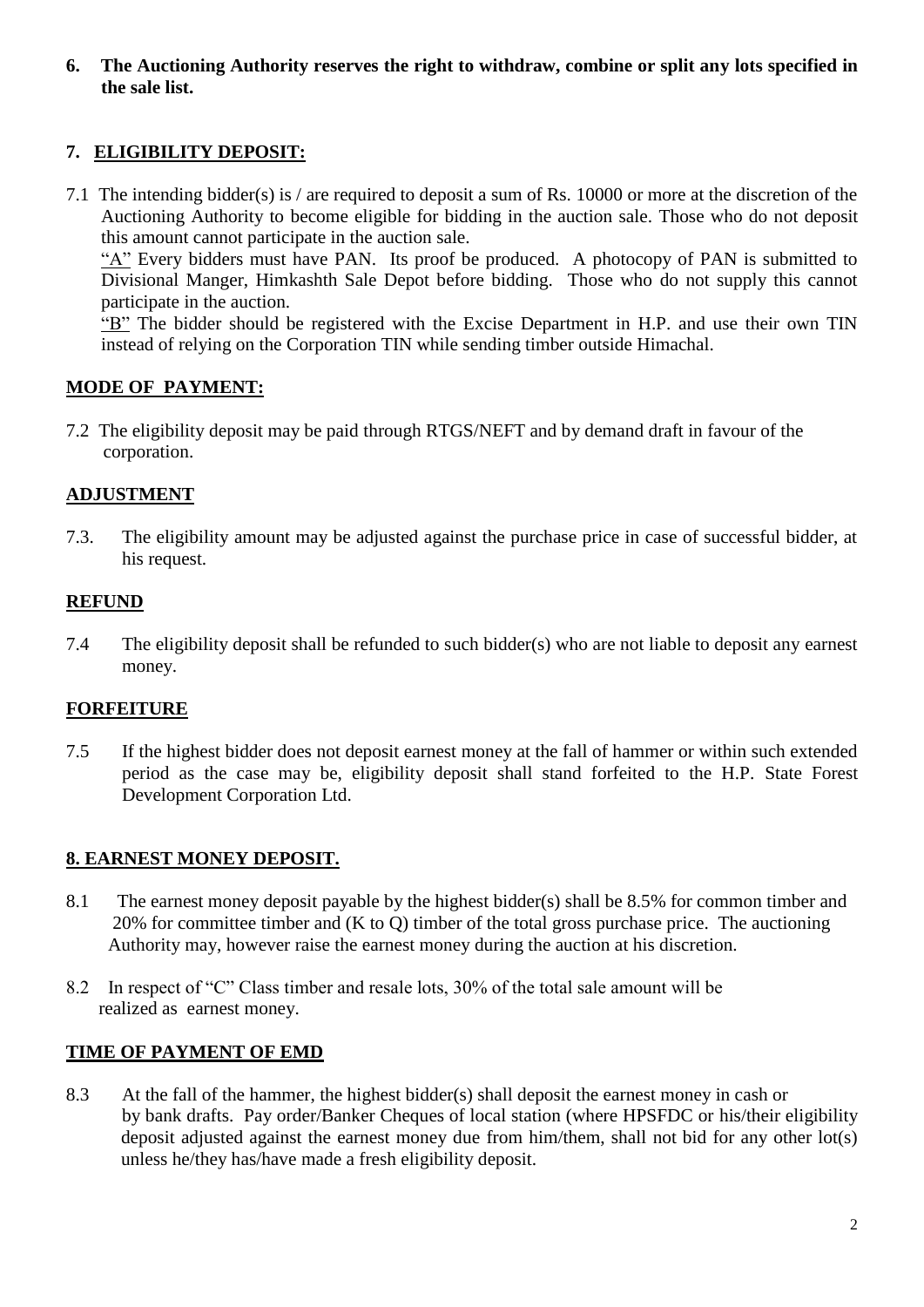## **EXTENSION FOR PAYMENT OF EMD**

- 8.4 The Auctioning Authority may at his discretion allow the earnest money in whole or in part to be deposited within two days of the date of auction instead of at the fall of the hammer without charging any extension fee.
- 8.5 The Divisional Manager/ Depot Officer may allow a further extension of 7 days from the date, of auction for deposit of earnest money on payment of extension charges @ 50% P.A.on earnest money deposit unpaid.

### **8.5 (a) Regarding further extension in depositing of earnest money after 7 days of the effective date of sanction of timber lots.**

The Director concerned may grant extension in depositing of Earnest Money beyond 7 days, with extension charges @ 50% pa on full/remaining amount of EMD from the date of auction till actual date of its deposit, under exceptional circumstances and for bona fide reasons.

## **FORFEITURE**

8.6 In case the highest bidder fails to pay the total bid money/ price within the specified period or within such extended period as the case may be, the earnest money deposit shall stand forfeited to the HPSFDC and the HPSFDC shall have the right to re sell/ re auction the said lot.

## **MODE OF PAYMENT**

9 All demand drafts shall be on any scheduled bank in favour of HP State Forest Development Corporation limited and payable either at Shimla or the nearest town /city /village where the Himkashth Sale Depot has a bank account. Pay order/Banker Cheques of local station (where HPSFDC or concerned HSD has a bank account) shall also be accepted. The successful purchasers shall tender one bank draft towards sale price payable either at Shimla or the nearest town/city/ village where the Himkashth Sale depot has a bank account. The other bank draft towards taxes/market fee shall be payable only at nearest town/city village where the Himkashth Sale Depot has its bank account, drawn in favour of the H.P. State Forest Development Corporation Limited.

# **SANCTION OF BID**

10. The date of sanction will be the date announced by the sanctioning Authority on the spot or the date mentioned in the telegram to the President of Timber Merchant Association at Yamunanagar/ Pathankot as well as the Divisional Manager/ Depot Officer concerned. Provided that such sanction shall always be subject to the condition of deposit of the income tax due from the purchasers as per the provision of section 44 AC read with Section 206 C of the Income tax Act, 61 along with the sale proceeds. Provided further that deposit of Income tax payable by the purchaser within the stipulated time as aforesaid, shall be a condition precedent to the sale and failure to do so shall be deemed to constitute retraction of the bid by the bidder and make him liable to forfeiture of earnest money deposit and give the Corporation the right to auction the resiled lots afresh.

# **11. PAYMENT OF PURCHASE PRICE TIME OF PAYMENT**

11.1 The purchaser(s) shall pay the price of timber purchased within 50 days of sanction as stated in Para 10 above and shall also lift the entire timber sold to him/them within this period of 50 days.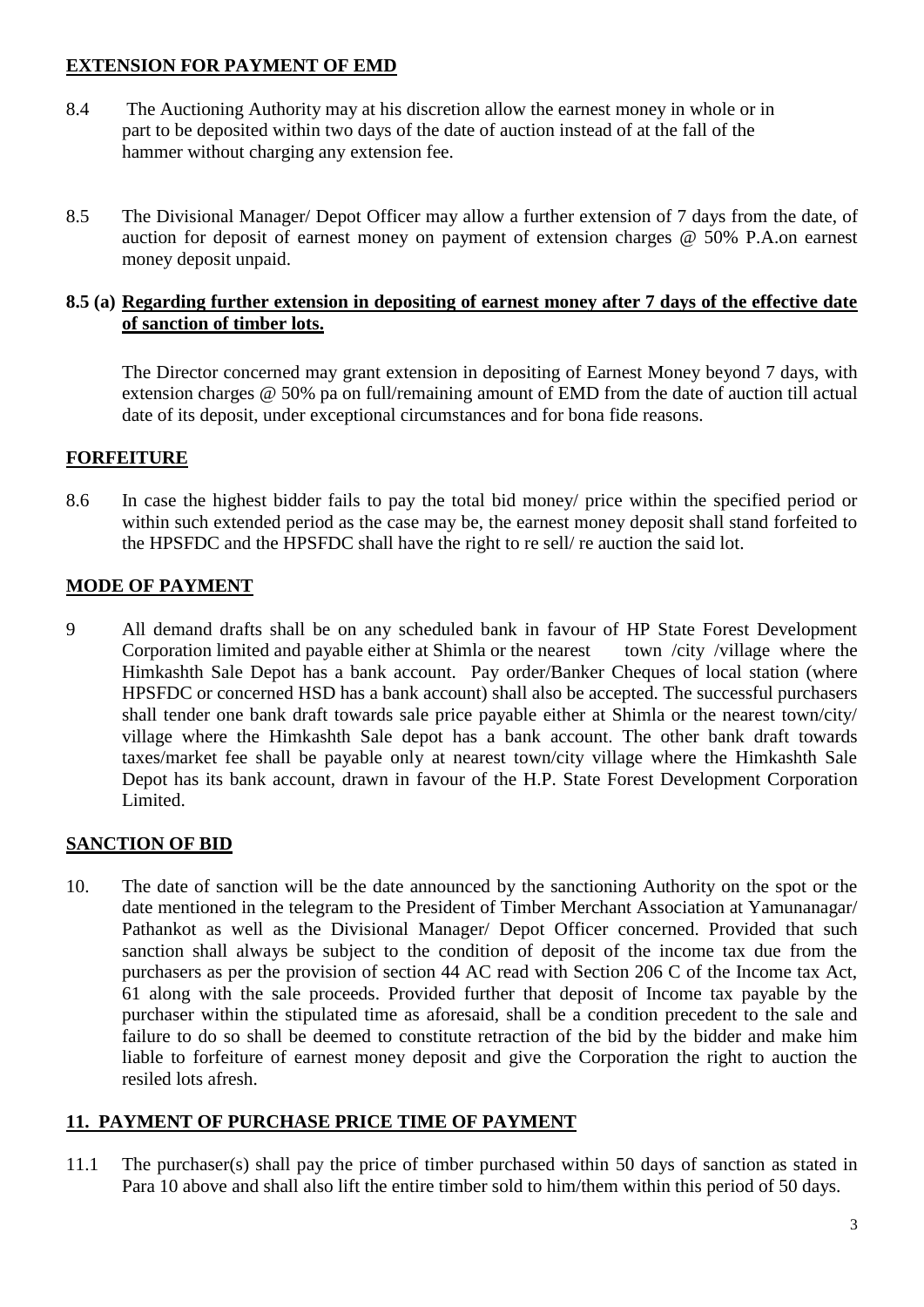- 11.2 Divisional Manager HSD concerned under exceptional circumstances and on application by the purchasers may allow an extension upto 30 Days in making payment subject to the payment of interest @ 27% P.A. on the belated amount in the manner prescribed for making payment.
- 11.2a Beyond the period specified in 11.2 Director concerned may give extension in period of payment on payment of interest @ 2.5 % per month on belated payment.

# **PART PAYMENT & REMOVAL**

- 11.3 While applying for extension under clause 11.2 the purchaser will deposit 10% of the total sale value of the timber purchased by him with the concerned Divisional Manager to qualify for extension beyond 50 days. The Divisional Manager may recommend the extension with 27% interest on the belated sale amount in the manner prescribed for making payment. This 10% security amount will be adjusted against the value of the total timber purchased by the bidder at the time of making final payment of the timber purchased. However, if he fails to make the payment within this extended period, the amount so deposited by him will be forfeited to the Corpn. & no further extension will be granted.
- 11.4 Rebate will be allowed at the following rates:

## **REBATE**

- **1. 5% on sale value if the payment is made within 2 days from the effective date of sanction.**
- 2. 4% rebate on sale value if the payment is made within 15 days.
- 3. 3% rebate on sale value if the payment is made after 15 days but within 25 days.
- 4. No rebate, no depot rent beyond 50 days.
- 5. Depot rent at prescribed rate beyond 50 days.

### **MODE OF PAYMENT**

11.5 Payment of sale price within the period of 50 days shall be made by crossed demand drafts only drawn as stated in para supra.

# **GRACE PERIOD**

11.6 In case of payment by demand draft as stated in para 11.4 a grace period of 3 days will be allowed for receipt of the draft at the Sale Depot, provided the date of issue of the demand draft is within the period specified above. In case the last day on which any payment is to be made to the Corpn. is a holiday either in the Himkashth Sale Depot of the Corporation or in the banks in HP, Punjab and Haryana then the date shall automatically stand extended to the next working day?

### **ADJUSTMENT OF EMD**

11.7 The earnest money deposited for a particulars lot will be adjusted only when the final payment of the lot is made by the purchaser in the period mentioned above.

# **FAILURE TO PAY**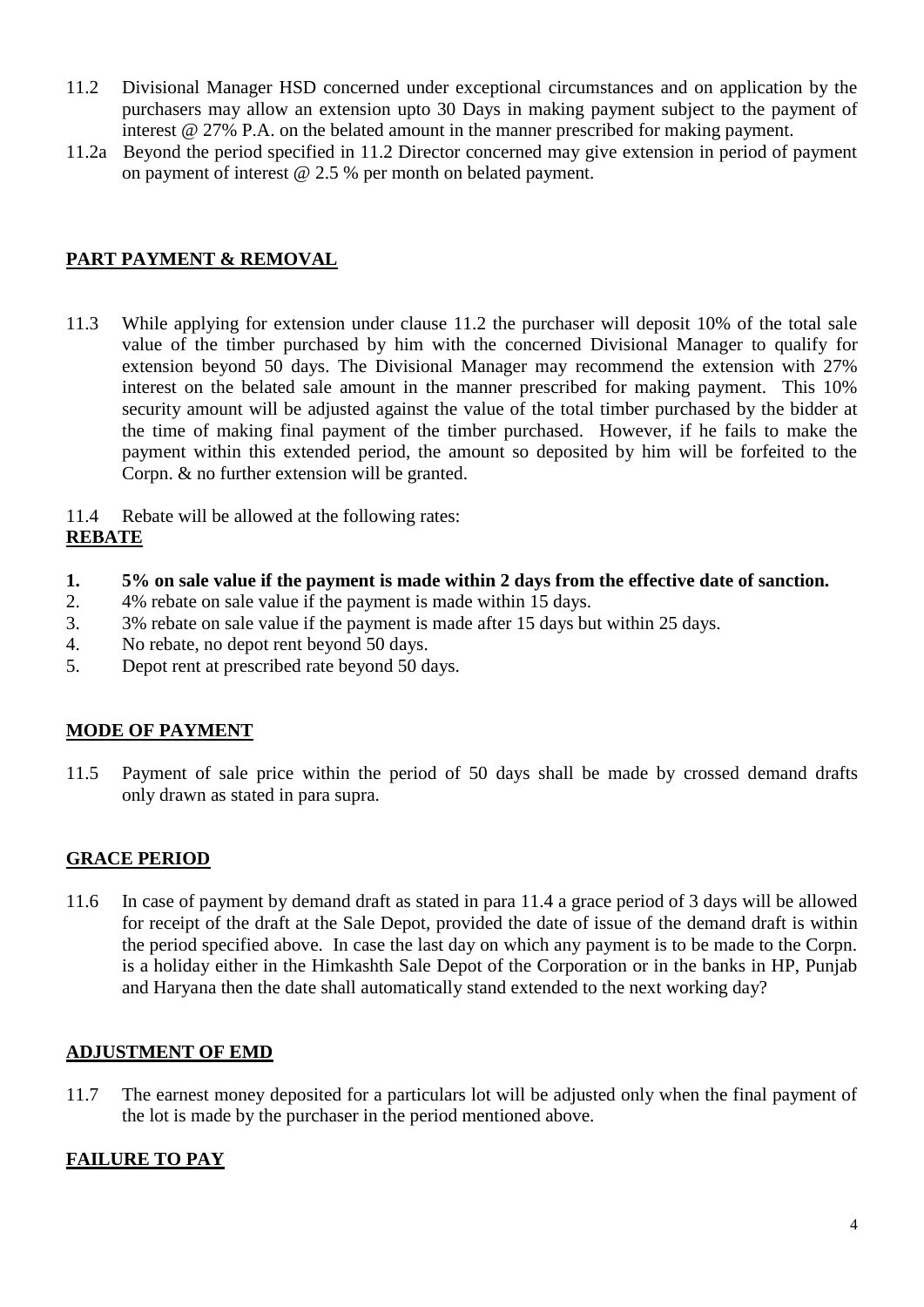11.8 In case any purchaser fails to pay the whole or in part the price for the sold lot within the prescribed time of 50 days as stated in sale conditions 11.1 above and the timber is not lifted by the party within the stipulated period as well as within extended period covered under the sale condition No.11.2 and 11.2a the entire earnest money or purchase price received shall be forfeited and the Corporation shall have the right to resell the timber.

## **12. EXTENSION OF TIME FOR LIFTING:**

12.1 The purchased timber shall be lifted only against a release permit issued by the Depot Officer.

## **PERIOD FOR LIFTING**

12.2 The purchaser shall lift the purchased timber within 50 days from the date of sanction. However, if after full payment of the lot has been made and the entire quantity cannot be lifted for want of a truck load, such timber may be allowed to be kept in the depot upto 20 days after the date of next auction without any depot rent. The quantity which may be detained under this concession will not exceed 8 m 3. In case the purchaser fails to lift this timber within the period specified above, depot rent as provided hereinafter shall by payable from the date of expiry of 50 days from the date of sanction in respect of that lot

## **EXTENSION OF 30 DAYS**

12.3 The Divisional Manager or Depot Officer may allow extension upto 30 days beyond the time specified for lifting in clause 12.2 above on payment of Depot rent @ 22% P.A on the pro rata value of timber un lifted.

### **FURTHER EXTENSION:**

12.4 The Director (South) may under exceptional circumstances and on an application by the purchaser allow a further extension for 30 days on payment of Depot rent @ 22% P.A on the pro-rata value of unlifted timber. Director Marketing may give further extension on charging depot rent @ 3 % per month. No extension will be granted in respect of C Class timber beyond the period as mentioned in condition 12.3

# **STACKING**

12.5 All timber as per Para 12.2 to 12.4 at the discretion of the Depot Officer/ Divisional Manager will be removed and stacked in a separate portion of the Depot at the cost of the purchaser. Such cost will be deposited in cash before the issue of release order by the Depot Officer/ Divisional Manager

# **PALTAI**:

13. Paltai of timber of the sold lot may be allowed to the purchaser provided this is done in the presence of the Divisional Manager/Depot Officer and no disturbance is caused to the adjoining stacks and the full payment of the stacks in question has been made.

### **RESTRICTION ON SALE ETC.**